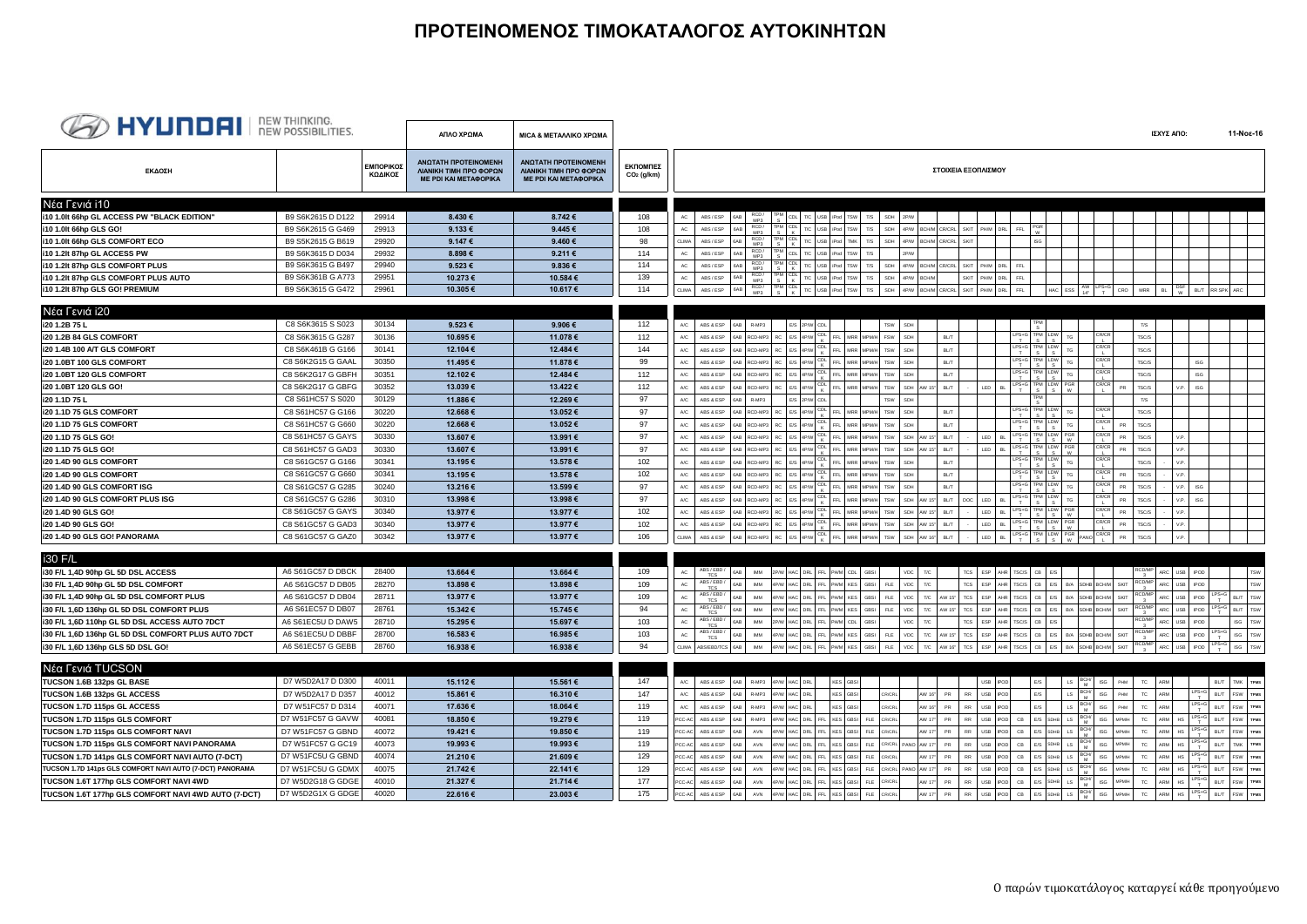

| ΕΠΕΞΗΓΗΣΗ ΣΥΜΒΟΛΩΝ ΕΞΟΠΛΙΣΜΟΥ         |                                                                                                                                     |                           | ΝΕΑ ΣΤΟΙΧΕΙΑ ΕΞΟΠΛΙΣΜΩΝ                    |                                                                                                                                              |  |  |
|---------------------------------------|-------------------------------------------------------------------------------------------------------------------------------------|---------------------------|--------------------------------------------|----------------------------------------------------------------------------------------------------------------------------------------------|--|--|
| 2 A/B<br>ΑΕΡΟΣΑΚΟΣ ΟΔΗΓΟΥ / ΣΥΝΟΔΗΓΟΥ |                                                                                                                                     |                           |                                            | Μαύρο εσωτερικό χρώμα                                                                                                                        |  |  |
| 4 A/B                                 | ΑΕΡΟΣΑΚΟΣ ΟΔΗΓΟΥ / ΣΥΝΟΔΗΓΟΥ & 2 ΠΛΕΥΡΙΚΟΙ                                                                                          | i10                       | Επιπλέον της<br>έκδοσης                    | Ξξωτερικές λαβές των θυρών και καθρέπτες στο χρώμα του αμαξώματος                                                                            |  |  |
| 6 A/B                                 | ΑΕΡΟΣΑΚΟΙ ΟΔΗΓΟΥ - ΣΥΝΟΔΗΓΟΥ & 2 ΠΛΕΥΡΙΚΟΙ & 2 ΤΥΠΟΥ ΚΟΥΡΤΙΝΑΣ                                                                      | <b>Black Edition</b>      | "ACCESS PW"                                | Κάθισμα οδηγού ρυθμιζόμενο σε ύψος                                                                                                           |  |  |
| A/B                                   | ΑΕΡΟΣΑΚΟΣ ΟΔΗΓΟΥ                                                                                                                    |                           |                                            |                                                                                                                                              |  |  |
| A/C                                   | AIR CONDITION                                                                                                                       |                           |                                            | Σκούρα κρύσταλλα (Privacy Glass)                                                                                                             |  |  |
| <b>ABS</b>                            | ΣΥΣΤΗΜΑ ΑΝΤΙΜΠΛΟΚΑΡΙΣΜΑΤΟΣ ΦΡΕΝΩΝ                                                                                                   |                           |                                            | Εξωτερική σήμανση "GO!                                                                                                                       |  |  |
| AHR                                   | ΕΝΕΡΓΑ ΠΡΟΣΚΕΦΑΛΑ                                                                                                                   |                           | Επιπλέον της                               | Περιμετρική προστασία αμαξώματος μαύρου χρώματος<br>Μαύρα καλυματα τροχών (τάσια)                                                            |  |  |
| <b>ARM</b><br>AW                      | Κεντρικό υποβραχιόνιο εμπρός<br>ΖΑΝΤΕΣ ΑΛΟΥΜΙΝΙΟΥ                                                                                   |                           | έκδοσης<br><b>"COMFORT</b><br>PLUS"        | Μαύρο εσωτερικό (Euro Edition)                                                                                                               |  |  |
| B/A                                   | Συναγερμός                                                                                                                          |                           |                                            | Δίχρωμη (Λευκή-Μπλε) διακοσμητική ραφή σε τιμόνι, καθίσματα, επιλογέα ταχυτήτων                                                              |  |  |
| <b>BCH/M</b>                          | Χειρολαβές και καθρέπτες στο χρώμα του αμαξώματος                                                                                   |                           |                                            | Μαύρη μεταλλική βαφή στην επιφανάνεια της κεντρικής κονσόλας                                                                                 |  |  |
| <b>BL/T</b>                           | ΒLUETOOTH ΜΕ ΑΝΑΓΝΩΡΙΣΗ ΦΩΝΗΣ                                                                                                       |                           |                                            | Λονότυπο "i10" στα εμπρός καθίσματα                                                                                                          |  |  |
| <b>BL</b>                             | Στατικά φώτα στροφής                                                                                                                |                           |                                            |                                                                                                                                              |  |  |
| CAMERA                                | ΚΑΜΕΡΑ ΟΠΙΣΘΟΠΟΡΙΑΣ                                                                                                                 |                           |                                            | Σκούρα κρύσταλλα (Privacy Glass)                                                                                                             |  |  |
| <b>CR/CRL</b><br>CВ                   | <b>CRUISE CONTROL</b><br>COOL BOX                                                                                                   | i10 GO!<br><b>PREMIUM</b> | Επιπλέον της<br>έκδοσης<br>"PREMIUM"       | Εξωτερική σήμανση "GO!"<br>Περιμετρική προστασία αμαξώματος μαύρου χρώματος                                                                  |  |  |
| <b>CDL</b>                            | ΚΕΝΤΡΙΚΟ ΚΛΕΙΔΩΜΑ                                                                                                                   |                           |                                            | Μαύρο εσωτερικό (Euro Edition)                                                                                                               |  |  |
| <b>CDLK</b>                           | ΚΕΝΤΡΙΚΟ ΚΛΕΙΔΩΜΑ ΜΕ ΤΗΛΕΧΕΙΡΙΣΜΟ                                                                                                   |                           |                                            | Δίχρωμη (Λευκή-Μπλε) διακοσμητική ραφή σε τιμόνι, καθίσματα, επιλογέα ταχυτήτων                                                              |  |  |
| <b>CLIMA</b>                          | ΑΥΤΟΜΑΤΟΣ ΚΛΙΜΑΤΙΣΜΟΣ                                                                                                               |                           |                                            | Μαύρη μεταλλική βαφή στην επιφανάνεια της κεντρικής κονσόλας                                                                                 |  |  |
| <b>DOC</b>                            | Βάση στήριξης Smartphone με φορτιστή                                                                                                |                           |                                            | Λογότυπο "i10" στα εμπρός καθίσματα                                                                                                          |  |  |
| <b>DRL</b><br>E/S                     | Φώτα ημέρας (LED)<br>HAEKTPIKO TIMONI                                                                                               |                           |                                            | Σκούρα κρύσταλλα (Privacy Glass)                                                                                                             |  |  |
| <b>EMC</b>                            | ΗΛΕΚΤΡΟΧΡΩΜΙΚΟΣ ΚΑΘΡΕΠΤΗΣ ΜΕ ΠΥΞΙΔΑ                                                                                                 |                           |                                            | Εξωτερική σήμανση "GO!"                                                                                                                      |  |  |
| <b>ESP</b>                            | ΗΛΕΚΤΡΟΝΙΚΟ ΣΥΣΤΗΜΑ ΕΛΕΓΧΟΥ ΔΥΝΑΜΙΚΗΣ ΣΥΜΠΕΡΙΦΟΡΑΣ                                                                                  |                           |                                            | Περιμετρική προστασία αμαξώματος μαύρου χρώματος                                                                                             |  |  |
| <b>FFL</b>                            | ΕΜΠΡΟΣ ΦΩΤΑ ΟΜΙΧΛΗΣ                                                                                                                 |                           |                                            | Μαύρο εσωτερικό (Euro Edition) για όλους τους εξωτερικούς χρωματισμούς                                                                       |  |  |
| <b>FLE</b>                            | Flex Steering                                                                                                                       |                           | Επιπλέον της                               | Μαύρα υφασμάτινα καθίσματα για όλους τους εξωτερικούς χρωματισμούς                                                                           |  |  |
| <b>FSW</b>                            | Ρεζέρβα κανονικών διαστάσεων                                                                                                        | i20 GO!                   | έκδοσης                                    | ∆ίχρωμη (Λευκή-Μπλε) διακοσμητική ραφή σε τιμόνι, καθίσματα, επιλογέα ταχυτήτων<br>Μπλέ χρώματος περιμετρικός διάκοσμος αεραγωγών            |  |  |
| <b>GBSI</b><br>HS                     | Ένδειξη αλλαγής ταχυτήτων<br>θερμαινόμενα εμπρός καθίσματα                                                                          |                           | <b>COMFORT</b>                             | \ογότυπο "ί20" στα εμπρός καθίσματα                                                                                                          |  |  |
| <b>ISG</b>                            | ISG (ΣΥΣΤΗΜΑ START& STOP) Αυτόματη ενεργοποίηση/απενεργοποίηση κινητήρα για οικονομία καυσίμου                                      |                           | PLUS"                                      | Αισθητήρας φώτων & βροχής                                                                                                                    |  |  |
| <b>KES</b>                            | ΤΗΛΕΧΕΙΡΙΣΜΟΣ ΚΛΕΙΔΑΡΙΩΝ ΜΕ ΣΥΝΑΓΕΡΜΟ                                                                                               |                           |                                            | Αισθητήρας παρκαρίσματος πίσω                                                                                                                |  |  |
| LP                                    | ΔΕΡΜΑΤΙΝΟ ΣΑΛΟΝΙ                                                                                                                    |                           |                                            | Ηλεκτροχρωματικός εσωτερικός καθρέπτης                                                                                                       |  |  |
| <b>LPS</b>                            | ΔΕΡΜΑΤΙΝΟ ΤΙΜΟΝΙ                                                                                                                    |                           |                                            | -) Καταργείται το σύστημα ISG (για τον κινητήρα 1,4 Diesel]                                                                                  |  |  |
| LPS+GT<br>LS                          | ΔΕΡΜΑΤΙΝΟ ΤΙΜΟΝΙ + ΜΟΧΛΟ ΤΑΧΥΤΗΤΩΝ<br>Αισθητήρας φώτων                                                                              |                           |                                            | Καταργείται η Βάση στήριξης κινητού (Smartphone Docking                                                                                      |  |  |
| <b>LDWS</b>                           | Σύστημα προειδοποιήσης εκτροπής πορείας                                                                                             |                           |                                            | ιτόματος κλιματισμό                                                                                                                          |  |  |
| M/G                                   | ΜΕΤΑΛΛΙΚΗ ΕΠΕΝΔΥΣΗ ΤΑΜΠΛΩ                                                                                                           |                           |                                            | Σκούρα κρύσταλλα (Privacy Glass)                                                                                                             |  |  |
| <b>MPM</b>                            | ΗΛΕΚΤΡΙΚΟΙ & ΑΝΑΔΙΠΛΟΥΜΕΝΟΙ ΚΑΘΡΕΠΤΕΣ                                                                                               |                           |                                            | Ξξωτερική σήμανση "GO!"                                                                                                                      |  |  |
| MPM/H                                 | ΗΛΕΚΤΡΙΚΟΙ - ΘΕΡΜΑΙΝΟΜΕΝΟΙ & ΑΝΑΔΙΠΛΟΥΜΕΝΟΙ ΚΑΘΡΕΠΤΕΣ                                                                               |                           |                                            | Τεριμετρική προστασία αμαξώματος μαύρου χρώματος                                                                                             |  |  |
| <b>MRR</b><br>PANO                    | ΕΞΩΤΕΡΙΚΟΙ ΚΑΘΡΕΠΤΕΣ ΜΕ ΦΛΑΣ<br>ΓΥΑΛΙΝΗ ΠΑΝΟΡΑΜΙΚΗ ΗΛΙΟΡΟΦΗ ΗΛΕΚΤΡΙΚΑ ΑΝΟΙΓΟΜΕΝΗ                                                    |                           | Επιπλέον της<br>έκδοσης<br><b>"COMFORT</b> | Μαύρο εσωτερικό (Euro Edition) για όλους τους εξωτερικούς χρωματισμούς<br>Μαύρα υφασμάτινα καθίσματα για όλους τους εξωτερικούς χρωματισμούς |  |  |
| P/M                                   | ΗΛΕΚΤΡΙΚΟΙ ΚΑΘΡΕΠΤΕΣ                                                                                                                |                           |                                            | Δίχρωμη (Λευκή-Μπλε) διακοσμητική ραφή σε τιμόνι, καθίσματα, επιλογέα ταχυτήτων                                                              |  |  |
| P/S                                   | ΥΔΡΑΥΛΙΚΟ ΤΙΜΟΝΙ                                                                                                                    |                           | <b>PLUS</b>                                | Μπλέ χρώματος περιμετρικός διάκοσμος αεραγωγών                                                                                               |  |  |
| P/W                                   | ΗΛΕΚΤΡΙΚΑ ΠΑΡΑΘΥΡΑ                                                                                                                  |                           | <b>PANORAMA</b> "                          | Λογότυπο "ί20" στα εμπρός καθίσματα                                                                                                          |  |  |
| PCC-AC<br><b>PGRW</b>                 | ΑΥΤΟΜΑΤΟΣ ΔΙΖΩΝΙΚΟΣ ΚΛΙΜΑΤΙΣΜΟΣ - PERSONALIZED CLIMATE CONTROL                                                                      |                           |                                            | Αισθητήρας φώτων                                                                                                                             |  |  |
| PH/M                                  | ΣΚΟΥΡΑ ΚΡΥΣΤΑΛΛΑ (PRIVACY GLASS)<br>ΗΛΕΚΤΡΙΚΟΙ & ΘΕΡΜΑΙΝΟΜΕΝΟΙ ΕΞΩΤ.ΚΑΘΡΕΠΤΕΣ                                                       |                           |                                            | Αισθητήρας βροχής<br>Ηλεκτροχρωματικός εσωτερικός καθρέπτης                                                                                  |  |  |
| PH/M/SR                               | Ηλ.&θερμαινόμενοι εξ.καθρέπτες με φλας                                                                                              |                           |                                            | -) Καταργείται η Βάση στήριξης κινητού (Smartphone Docking Station)                                                                          |  |  |
| PR                                    | PARKING RADAR                                                                                                                       |                           |                                            |                                                                                                                                              |  |  |
| <b>PSD</b>                            | ΗΛΕΚΤΡΙΚΑ ΡΥΘΜΙΖΟΜΕΝΟ ΚΑΘΙΣΜΑ ΟΔΗΓΟΥ                                                                                                |                           |                                            | Διαφορετική γρύλια μπροστινής μάσκας                                                                                                         |  |  |
| <b>PSHD</b>                           | ΗΛΕΚΤΡΙΚΑ ΡΥΘΜΙΖΟΜΕΝΟ & ΘΕΡΜΑΙΝΟΜΕΝΟ ΚΑΘΙΣΜΑ ΟΔΗΓΟΥ-ΣΥΝΟΔΗΓΟΥ                                                                       |                           |                                            | Σκούρα κρύσταλλα (Privacy Glass)                                                                                                             |  |  |
| <b>R/SENS</b>                         | ΑΙΣΘΗΤΗΡΑΣ ΒΡΟΧΗΣ                                                                                                                   |                           |                                            | Εξωτερική σήμανση "GO!"                                                                                                                      |  |  |
| RCD/MP3/RP<br>R-MP3                   | ΡΑΔΙΟ CD / ΜΡ3 ΜΕ ΣΥΣΤΗΜΑ ΤΗΛΕΧΕΡΙΣΜΟΥ ΣΤΟ ΤΙΜΟΝΙ                                                                                   |                           |                                            | Ζάντα Αλουμινιού 16" δύο χρωματικών τόνων<br>Πίσω φώτα LED                                                                                   |  |  |
| RCD-MP3                               | Ραδιόφωνο, MP3 player, θύρες σύνδεσης USB & iPod, 2 Ηχεία.<br>CD player. Ραδιόφωνο, MP3 player, θύρες σύνδεσης USB & iPod, 4 Ηχεία. |                           |                                            | Μαύρο εσωτερικό (Euro Edition) για όλους τους εξωτερικούς χρωματισμούς                                                                       |  |  |
| <b>RC</b>                             | Χειριστήρια ηχοσυστήματος στο τιμόνι                                                                                                |                           |                                            | Μαύρα υφασμάτινα καθίσματα για όλους τους εξωτερικούς χρωματισμούς                                                                           |  |  |
| RR                                    | ΡΑΓΕΣ ΟΡΟΦΗΣ                                                                                                                        |                           |                                            | Sport τιμόνι                                                                                                                                 |  |  |
|                                       | S/R<br>ΗΛΕΚΤΡΙΚΗ ΗΛΙΟΡΟΦΗ                                                                                                           |                           | Επιπλέον της<br>έκδοσης<br><b>COMFORT</b>  | Δίχρωμη (Λευκή-Μπλε) διακοσμητική ραφή σε τιμόνι, καθίσματα, επιλογέα ταχυτήτων<br>Λογότυπο "ί30" στα εμπρός καθίσματα                       |  |  |
| <b>SDHB</b>                           | ΡΥΘΜΙΖΟΜΕΝΟ ΚΑΘΙΣΜΑ ΟΔΗΓΟΥ ΚΑΘΎΨΟΣ<br>ΡΥΘΜΙΖΟΜΕΝΟ ΚΑΘΙΣΜΑ ΟΔΗΓΟΥ ΚΑΘΎΨΟΣ ΜΕ ΟΣΦΥΙΚΗ ΥΠΟΣΤΗΡΙΞΗ<br><b>SDH</b>                        |                           |                                            | Εσωτερικό κατώφλι εμπρός θυρών τύπου αλουμινίου                                                                                              |  |  |
| SI                                    | ΔΙΧΡΩΜΗ ΤΑΠΕΤΣΑΡΙΑ                                                                                                                  |                           | PLUS"                                      | <sup>ο</sup> υθμιστής & περιοριστής ταχύτητας                                                                                                |  |  |
| <b>SKIT</b>                           | Κιτ καπνιστού                                                                                                                       |                           |                                            | ζάθισμα συνοδηγού ρυθμιζόμενο σε ύψος                                                                                                        |  |  |
| T/C                                   | ΤRIP COMPUTER ΥΠΟΛΟΓΙΣΤΗΣ ΤΑΞΙΔΙΟΥ                                                                                                  |                           |                                            | Ττυσόμενο υποβραχιόνιο πίσω καθισμάτων                                                                                                       |  |  |
|                                       | ΡΥΘΜΙΖΟΜΕΝΟ ΤΙΜΟΝΙ ΚΑΘΎΨΟΣ<br>T/S                                                                                                   |                           |                                            | Αισθητήρας φώτων                                                                                                                             |  |  |
|                                       | ΣΥΣΤΗΜΑ ΕΛΕΓΧΟΥ ΠΡΟΣΦΥΣΗΣ<br><b>TCS</b><br>TG<br>Φυμέ τζάμια                                                                        |                           |                                            | Αισθητήρας βροχής<br>Φλας στους εξωτερικούς καθρέπτες                                                                                        |  |  |
|                                       | Αισθητήρες χαμηλής πίεσης ελαστικών<br><b>TPMS</b>                                                                                  |                           |                                            | Ηλεκτρικά ρυθμιζόμενη οσφυική στήριξη εμπρός καθισμάτων                                                                                      |  |  |
| TMK                                   | ΚΙΤ ΠΡΟΣΩΡΙΝΗΣ ΕΠΙΣΚΕΥΗΣ ΕΛΑΣΤΙΚΟΥ                                                                                                  |                           |                                            | Αισθητήρας παρκαρίσματος πίσω                                                                                                                |  |  |
| TSC/S                                 | ΡΥΘΜΙΣΗ ΤΙΜΟΝΙΟΥ ΣΕ 4 ΚΑΤΕΥΘΥΝΣΕΣ                                                                                                   |                           |                                            | Ηλεκτροχρωματικός εσωτερικός καθρέπτης                                                                                                       |  |  |
| <b>TSW</b>                            | ΠΡΟΣΩΡΙΝΗ ΡΕΖΕΡΒΑ ΑΝΑΓΚΗΣ                                                                                                           |                           |                                            |                                                                                                                                              |  |  |
| <b>USB</b>                            | ΘΥΡΑ ΥΠΟΔΟΧΗΣ ΑΛΛΩΝ ΗΧΗΤΙΚΩΝ ΣΥΣΤΗΜΑΤΩΝ ΕΝΣΩΜΑΤΩΜΕΝΗ ΣΤΟ RCD (πχ IPOD)                                                              | <b>TUCSON</b>             | Επιπλέον της                               | Εργοστασιακό σύστημα πλοήγησης AVN 2,0                                                                                                       |  |  |
| <b>VDC</b>                            | ΗΛΕΚΤΡΟΝΙΚΟ ΣΥΣΤΗΜΑ ΔΥΝΑΜΙΚΗΣ ΕΥΣΤΑΘΕΙΑΣ                                                                                            |                           | έκδοσης                                    | .<br>Με έγχρωμη οθόνη αφής 8" (800 Χ 480)<br>Κάμερα οπισθοπορίας (η εικόνα εμφανίζεται στην οθόνη 8" του συστήματος)                         |  |  |
| <b>WFI</b><br>К.П.                    | ΕΝΔΕΙΞΗ ΧΑΜΗΛΗΣ ΣΤΑΘΜΗΣ ΥΓΡΟΥ ΥΑΛΟ-ΚΑΘΑΡΙΣΤΗΡΩΝ<br>ΚΑΤΟΠΙΝ ΠΑΡΑΓΓΕΛΙΑΣ                                                              |                           | "COMFORT"                                  | Κεραία οροφής τύπου πτερυγίου ("shark fin")                                                                                                  |  |  |
| <b>IPOD</b>                           | <b>ΘΥΡΑ ΥΠΟΔΟΧΗΣ ΙΡΟD)</b>                                                                                                          |                           |                                            |                                                                                                                                              |  |  |
|                                       |                                                                                                                                     |                           |                                            |                                                                                                                                              |  |  |

|  | Έγχρωμη Οθόνη αφής υψηλής ανάλυσης (διαστάσεων 7" για i10 / i30, και 8" για i20) |
|--|----------------------------------------------------------------------------------|
|  | Bluetooth                                                                        |
|  | Θύρες iPOD USB, Mini USB, Micro SD                                               |
|  | Applications (Calendar, Calculator, Games)                                       |
|  | Σύνδεση με χειριστήρια τιμονιού (όπου υπάρχουν)                                  |
|  |                                                                                  |
|  | CD-to-USB copier                                                                 |
|  | Δυνατότητα φιλοξενίας / συνεργασίας με κάμερα οπισθοπορίας (i30)                 |
|  | Κάμερα οπισθοπορίας (για τα μοντέλα i10 & i20) στον βασικό εξοπλισμό             |
|  | Δυνατότητα φιλοξενίας / συνεργασίας με Internet USB 3G Dongle                    |
|  | Δυνατότητα φιλοξενίας / συνεργασίας με οθόνες πίσω καθισμάτων (dual zone)        |
|  | Δυνατότητα συνεργασίας με δέκτη / ψηφιακή τηλεόραση                              |
|  | <b>ΣΥΣΤΗΜΑ iVIEW</b> DVD player                                                  |